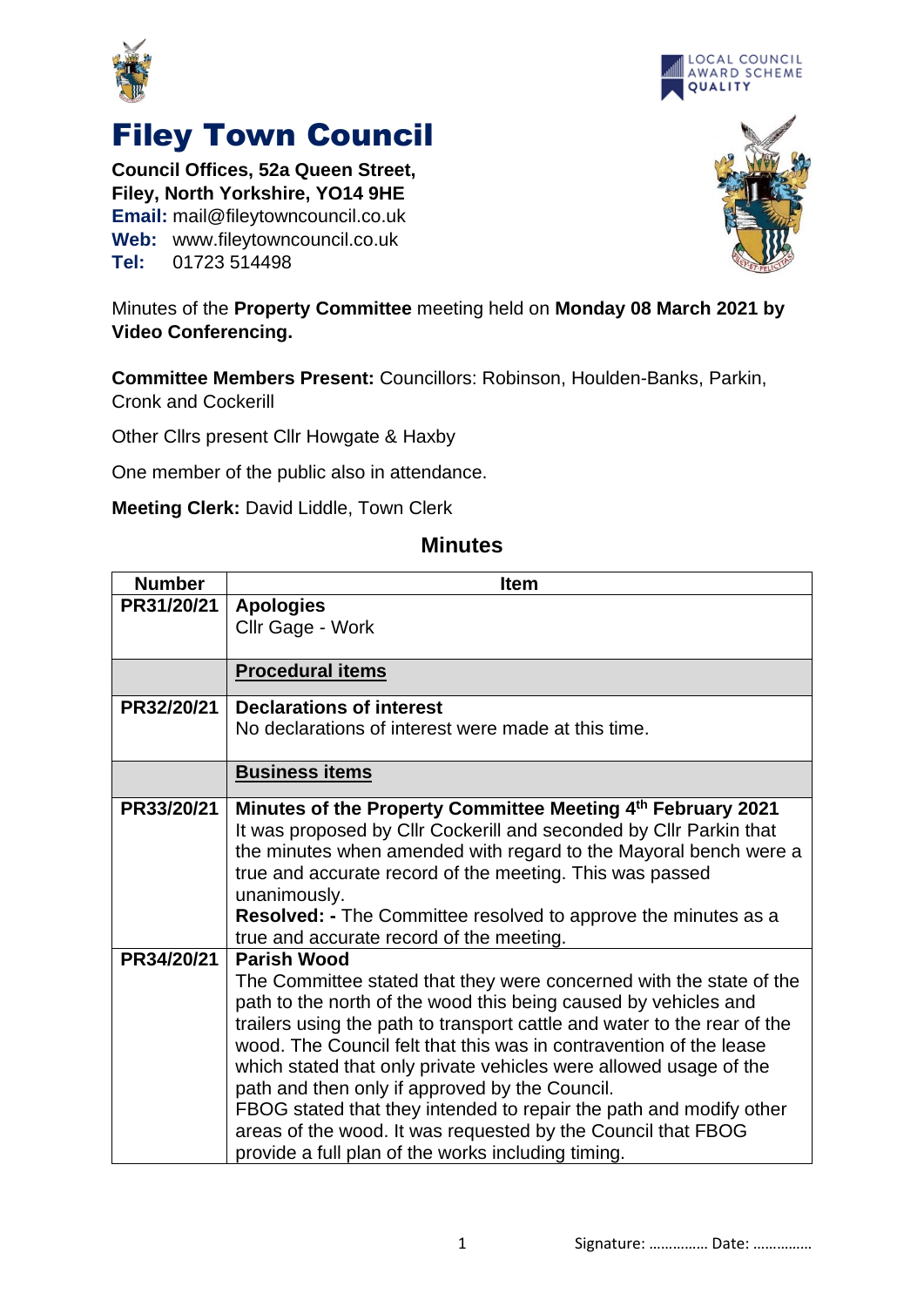



|            | Following the initial discussion, the Clerk was also requested to<br>contact FBOG and inform them that any request for the<br>removal/thinning of trees be put to the Council for approval along                                                                                                                                                                                                                                                                                                                                                                                                                                                                                                                                                                                                                                                                                                                                                                                                                                                                                                                       |
|------------|------------------------------------------------------------------------------------------------------------------------------------------------------------------------------------------------------------------------------------------------------------------------------------------------------------------------------------------------------------------------------------------------------------------------------------------------------------------------------------------------------------------------------------------------------------------------------------------------------------------------------------------------------------------------------------------------------------------------------------------------------------------------------------------------------------------------------------------------------------------------------------------------------------------------------------------------------------------------------------------------------------------------------------------------------------------------------------------------------------------------|
| PR35/20/21 | with the reason for the removal and the source of that information.<br><b>Queen Street Garden</b><br>Cllr Cockerill informed the meeting of the "Ballpark" information that<br>had been provided by the Contractor. On receipt of this information,<br>it was proposed by Cllr Houlden-Banks and seconded by Cllr Cronk<br>that the Clerk should contact Scarborough Borough Council to<br>request a route to finding legal advice on the matter. This was<br>passed unanimously.                                                                                                                                                                                                                                                                                                                                                                                                                                                                                                                                                                                                                                      |
|            | <b>Resolution:</b> It was resolved to contact Scarborough Borough<br>Council to request a route to finding legal advice on the matter.                                                                                                                                                                                                                                                                                                                                                                                                                                                                                                                                                                                                                                                                                                                                                                                                                                                                                                                                                                                 |
| PR36/20/21 | <b>Notice/Information Boards</b><br>The Committee reviewed the current status of the Notice and<br>Information boards throughout the Town. The notice boards were to<br>be repaired where necessary whereas the Information boards<br>required a complete refurbishment/replacement. It was proposed by<br>Cllr Cockerill and seconded by Cllr Houlden-Banks that the Clerk<br>begin the process of getting the boards refurbished, starting with<br>SBC as they are the holders of the artwork for the signs. This was<br>passed unanimously.<br>Resolved: It was resolved that the Clerk begin the process of<br>getting the boards refurbished, starting with SBC as they are the<br>holders of the artwork for the signs.                                                                                                                                                                                                                                                                                                                                                                                          |
| PR37/20/21 | <b>Commemorative Seats</b><br>The Committee were made aware that SBC had approved the<br>installation of an additional 12 off seats (6off in Glen gardens and 6<br>off on the walkway between Crescent Gardens and Glen Gardens).<br>Following a discussion, it was proposed by Cllr Houlden-Banks and<br>seconded by Cllr Cronk that all mayoral benches be withdrawn and<br>the new commemorative plaques for all mayors be installed on the<br>benches in the now Rose Garden. The old plaques to be offered to<br>the Mayors or their families and where possible the seats<br>themselves to be offered to the Mayors. This was passed with a<br>majority of 4 and 1 abstention.<br><b>Resolution:</b> The Committee resolved that all mayoral benches be<br>withdrawn and the new commemorative plaques for all mayors be<br>installed on the benches in the now Rose Garden. The old plaques<br>to be offered to the Mayors or their families and where possible the<br>seats themselves to be offered to the Mayors.<br>The Committee would also like to see the options available for the<br>plaque materials. |
| PR38/20/21 | <b>Tenders</b><br>Following review of the Tenders it was proposed by Cllr Robinson<br>and seconded by Cllr Cockerill that the tenders be approved for final<br>approval with F&GP committee.                                                                                                                                                                                                                                                                                                                                                                                                                                                                                                                                                                                                                                                                                                                                                                                                                                                                                                                           |
|            | Wall brackets and Electrical Junction boxes.                                                                                                                                                                                                                                                                                                                                                                                                                                                                                                                                                                                                                                                                                                                                                                                                                                                                                                                                                                                                                                                                           |